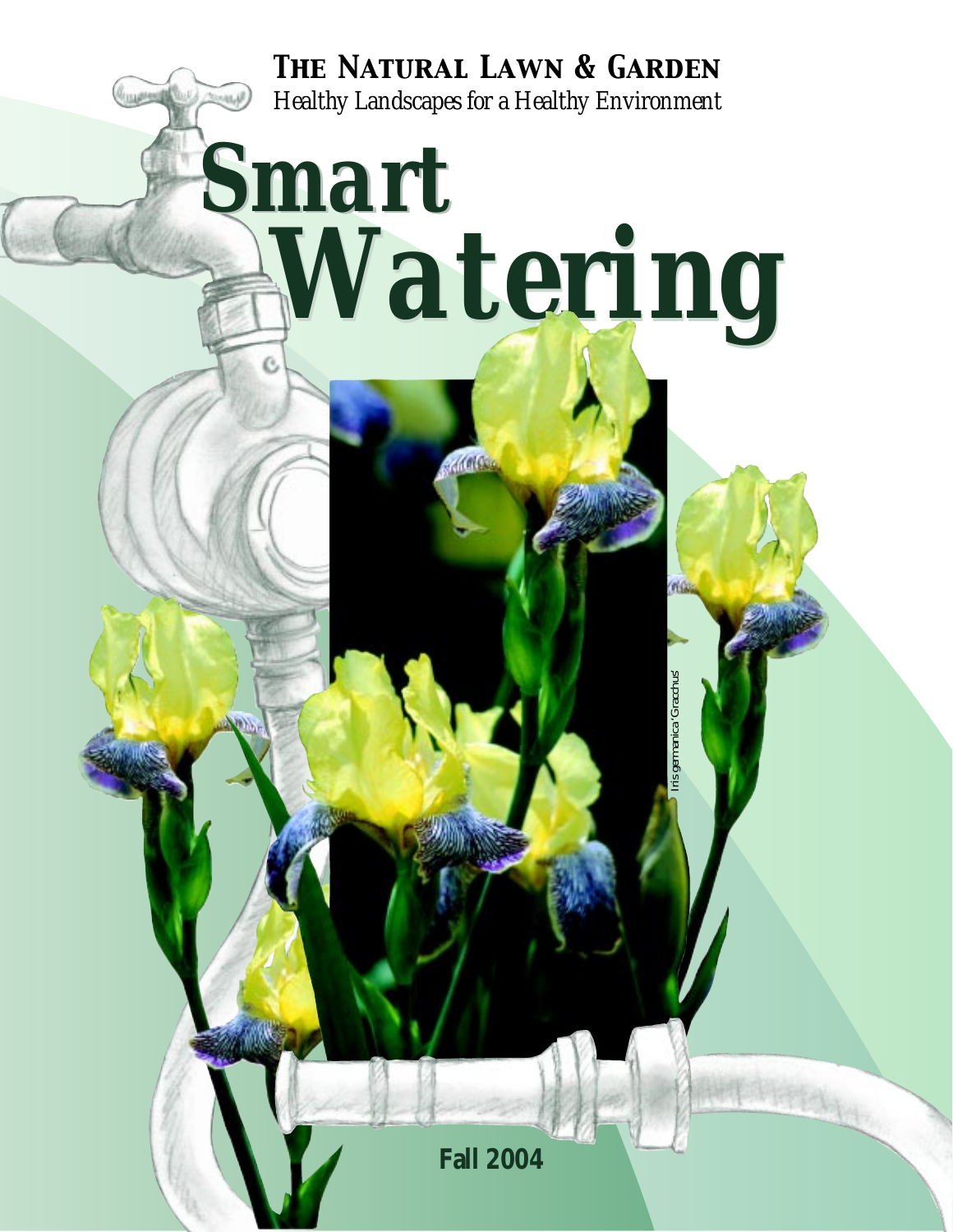# *Smart Watering is as Easy as 1, 2, 3*



Smart watering means more than just lower water bills. It means healthier gardens. Watering too much or not enough produces weak plants that are susceptible to pests and disease. Learn to give plants the right amount of water for healthy growth, and to apply it so every drop counts. Did you know that many landscapes require very little watering after plants are well established? This only takes 1 to 3 years with good soil preparation and proper plant

selection so it pays to do the groundwork.

That's not all. Smart watering promotes a healthier environment for all of us. By helping to keep plants healthier, smart watering practices may decrease the need for pesticide use. Smart watering may also lessen fertilizer and pesticide runoff from landscapes into streams and lakes, where it can affect birds, fish and their food sources. Finally, smart watering conserves water so it can benefit people, plants, fish and other wildlife.

From May through September, water use in our region nearly doubles, primarily for lawns and gardens. Experts estimate that 50% or more of this water goes to waste, due to evaporation, runoff, or simply overwatering.

# **1**<br>Plant *Where Your Water Goes Depends On How Your Garden Grows*

Plant selection, soil preparation and your watering system's performance all play a role in determining how much water your garden needs, and how easy it is to water efficiently.

**Build better soil with compost and mulch**. Good soil absorbs water easily, drains well and retains moisture. Mix compost into the soil when planting, and mulch established beds with organic material each year to improve your soil. (See the *Growing Healthy Soil* guide for details.\*)

**Group plants according to their water needs.** Some plants require regular water to do their best. Many others will not need to be watered after the first few years in the garden, if properly selected and sited. Group plants with similar needs together so they all get the right amount of water. (See the *Choosing the Right Plants* guide to select plants that will need only occasional watering after they are established.\*)



**Plan lawns appropriately.** Lawns need more water, more frequently than most other plants to stay healthy and green. Watering other planting areas along with lawn can result in shallow roots, poor growth and disease. Lay out planting areas and irrigation systems to make it easy to water lawn separately. (See the *Natural Lawn Care* guide for more information, as well as for attractive alternatives to lawn.\*)

**Select the right watering system.** Drip irrigation and soaker hoses are the best way to water most plantings except lawns. Drip and soaker systems apply water directly to the soil with minimal evaporation or runoff. They also help prevent plant diseases and make watering gardens easier. (Read on for more information about drip and soaker irrigation.) If you have an automatically-controlled irrigation system, see How to Use Automatic Sprinkler Systems Efficiently in box at far right.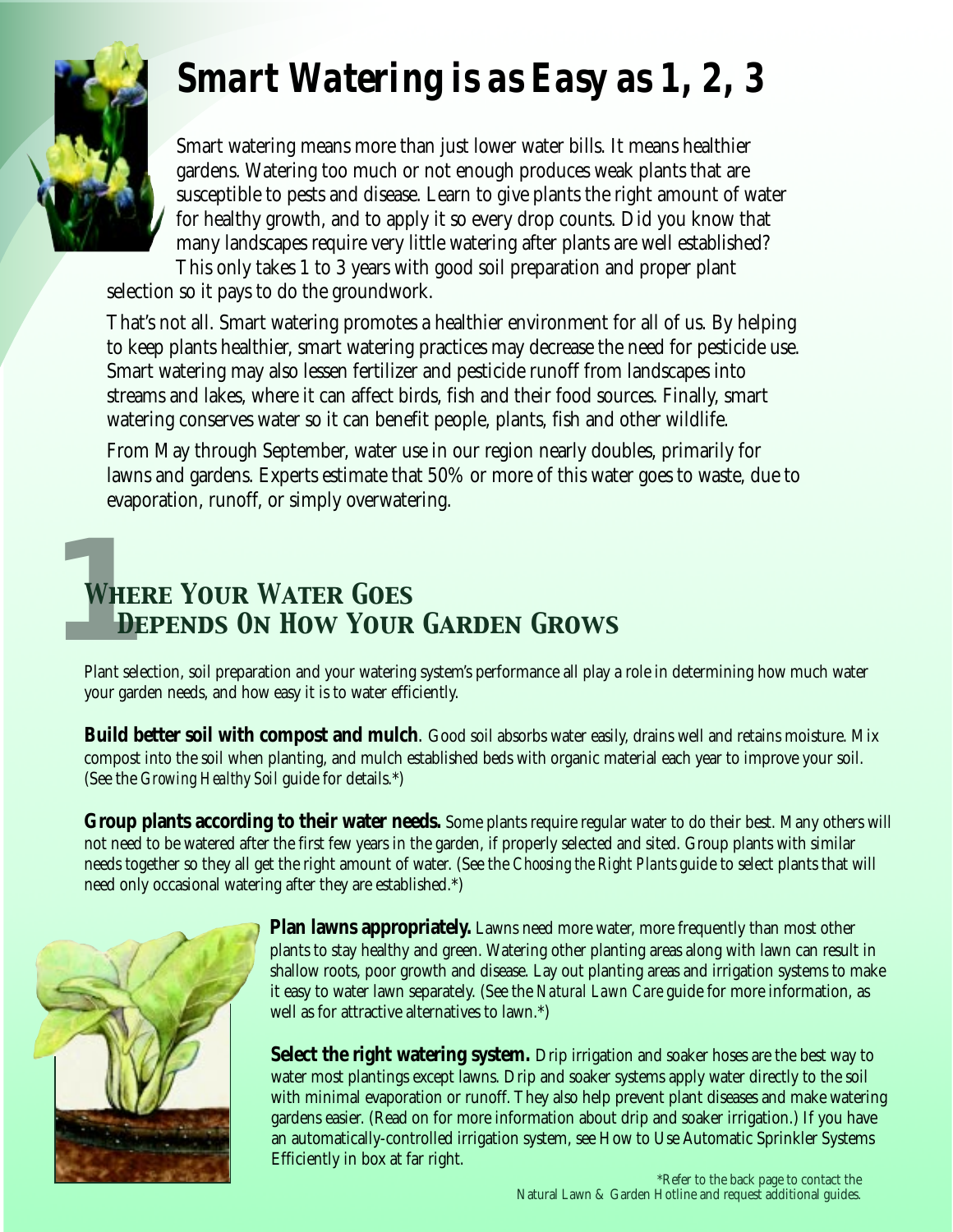

Watering deeply but less often encourages deep roots and prevents disease. Moistening the soil a little deeper than the roots grow draws them deeper—which is particularly important in the first 1 to 3 years after planting while plants are becoming established. Let the top few inches of soil dry before watering again so roots and soil life can breathe.

Much of the water applied to lawns and gardens never makes it to plant roots. Make the most of every drop by following these simple guidelines:

- ◆ Use drip irrigation, micro-sprays or soaker hoses on all plants except lawn.
- ◆ Mulch to reduce evaporation from soil surface.
- ◆ Choose sprinklers with spray patterns that match the shape of your lawn or garden
- ◆ Use rotating or oscillating lawn sprinklers, not fixed sprays (except for properly designed, installed and maintained automatic irrigation systems).
- ◆ Minimize evaporation by watering early in the day or late at night, and when the wind is calm.
- ◆ Use sprinklers that apply water slowly enough so soil can absorb it without running off. If puddling occurs, run sprinklers for a short time, then turn them off and allow water to soak in before resuming watering.
- ◆ Place sprinklers to avoid watering driveways, sidewalks or walls.
- ◆ Use timers to limit watering and make early morning irrigation convenient.
- ◆ Adjust sprinklers to prevent fine misting that just blows away.
- ◆ Repair leaky faucets and hoses; even small leaks waste lots of water.



## *Drip and Soak Your Way to a Healthier Landscape*

By applying water directly to the soil, drip irrigation and soaker hoses offer several advantages over sprinklers or hand watering. They:

- ◆ Help plants grow healthier and save you effort.
- ◆ Conserve water by not spraying pavement, mulch, weeds and unplanted areas.
- ◆ Reduce plant diseases that spread by splashing soil and wet foliage.
- ◆ Save time otherwise spent moving hoses and sprinklers, weeding and controlling disease.
- Prevent erosion and runoff that wastes water and pollutes streams.
- Apply water to large garden areas simply, efficiently and cost-effectively.

## **Soaker? Drip? What's the difference?**

Most gardeners are familiar with soaker hoses, which sweat water along their entire length (see soaker hose illustration at right). How does drip irrigation differ? Drip systems apply water directly to the soil through tiny outlets called **emitters** or through **micro-sprays** plugged into flexible tubing that is laid on the ground surface or covered by mulch. Tubing can be placed around individual plants, or spaced regularly to soak entire beds in densely planted areas. Drip systems allow more precise watering to match plant needs and soil types, especially in large or sloped gardens where pressure changes make soaker hose output variable.

**Drip tubing with emitters** can be placed around individual shrubs and trees, in planting beds and even containers. The number of emitters and their flow rates should be selected according to your garden layout and soil type. (See back page for more information.)

**Drip tape** offers a simple and inexpensive way to thoroughly water closely planted beds or rows. Pre-installed outlets release water at regular intervals (usually 6 to 18 inches), selected depending on your soil and plant layout.

# *When it Comes to Your Lawn and Garden, Act Naturally*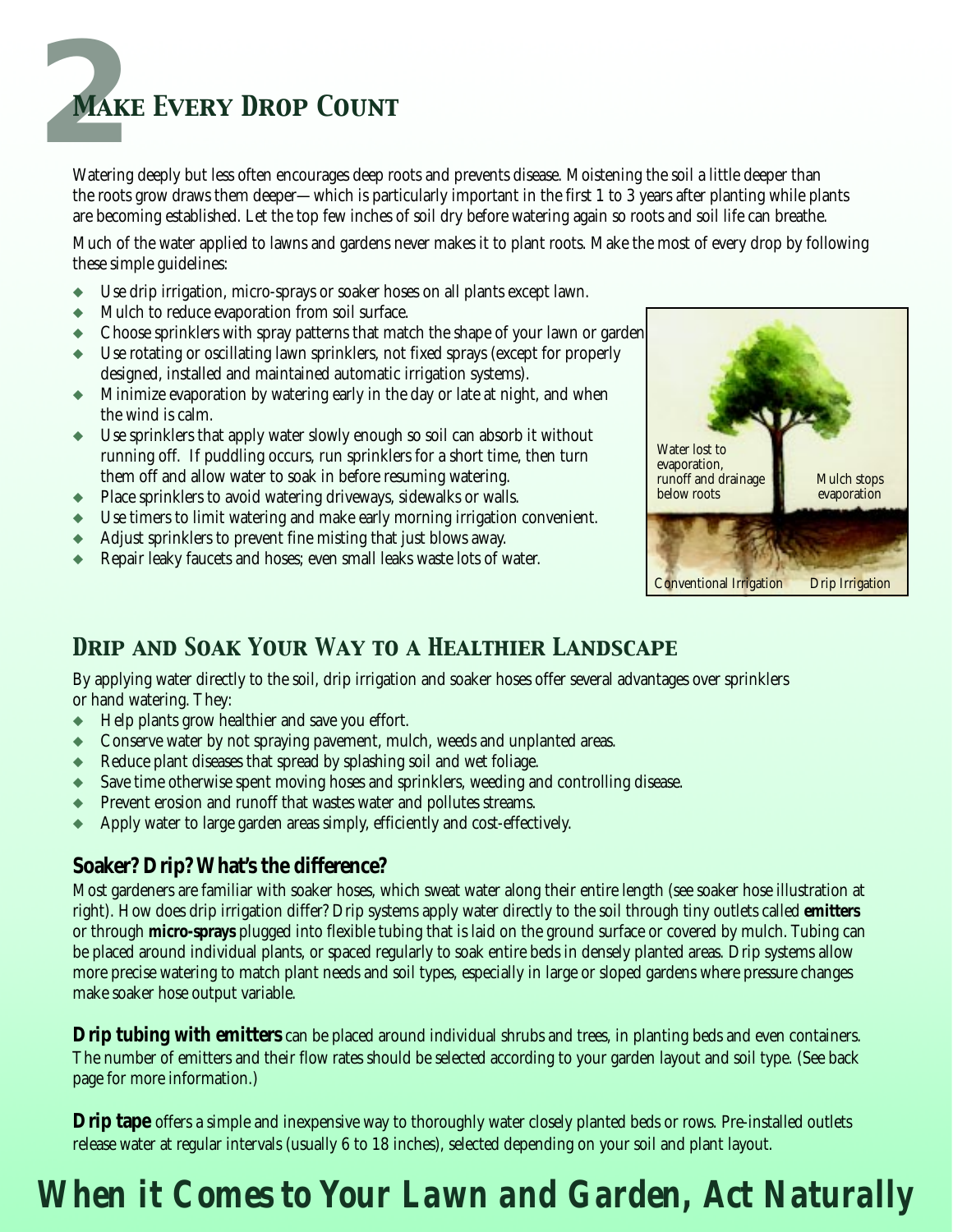**Micro-sprays** are low-volume spray heads used to water closely planted ground covers and plants that prefer moist foliage.

**Soaker hoses** can be used to thoroughly water dense plantings or individual plants. You can also customize a watering system to your garden by attaching soaker hoses to solid hoses. This way, you avoid wasting water in areas that do not need it.

## **Dripping and Soaking Tips**

- Keep your layout simple so it is easy to avoid damage, especially if the system is buried under mulch.
- Cover soaker hoses and drip systems with 2 inches or more of mulch (wood chips, bark or compost) to prevent evaporation and help spread the water flow. Quality drip systems are designed to prevent clogging.
- Soaker hoses will only save water if they are used for the right length of time. As a rule of thumb, a soaker hose may need to run for about 30 to 40 minutes per week to water most annual plantings. For best results, dig into the soil 1 hour after watering to check soil moisture depth. See When to Water and How Much on the next page to help determine the watering needs of other plants. (For more information about soils, see the *Growing Healthy Soil* guide.\*)
- Drip systems and soaker hoses are designed to operate within a certain range of pressure. Use a pressure regulator to deliver water evenly and help prevent damage to the systems.
- Use a filter to prevent clogging from within your plumbing system.
- A backflow preventer keeps dirty water or fertilizers from entering drinking water, and is required by Washington State law. Contact your water provider for more information.
- Inform everyone who works in your garden about the system to prevent accidental damage.
- Use pressure-compensating drip emitters—not soaker hoses—for uniform watering of uneven areas, steep slopes or large gardens.
- Refer to the back of this fact sheet for more information sources.

## **How to Use Automatic Sprinkler Systems Efficiently**

Automatically controlled irrigation systems can make efficient watering easier, yet they often waste large amounts of water due to improper scheduling or maintenance. Follow these smart-watering tips:

- ◆ Adjust your watering schedule to track weather conditions at least once or twice a month.
- Install a rain shut-off device to prevent watering when it rains. (For sources, check the phone directory business listings under Irrigation Systems and Equipment.)
- Inspect your system a few times during the watering season while it is running. Look for and repair leaking or broken sprinklers, and reposition those that spray unintended areas.
- Hire an irrigation professional to test and adjust your system annually.



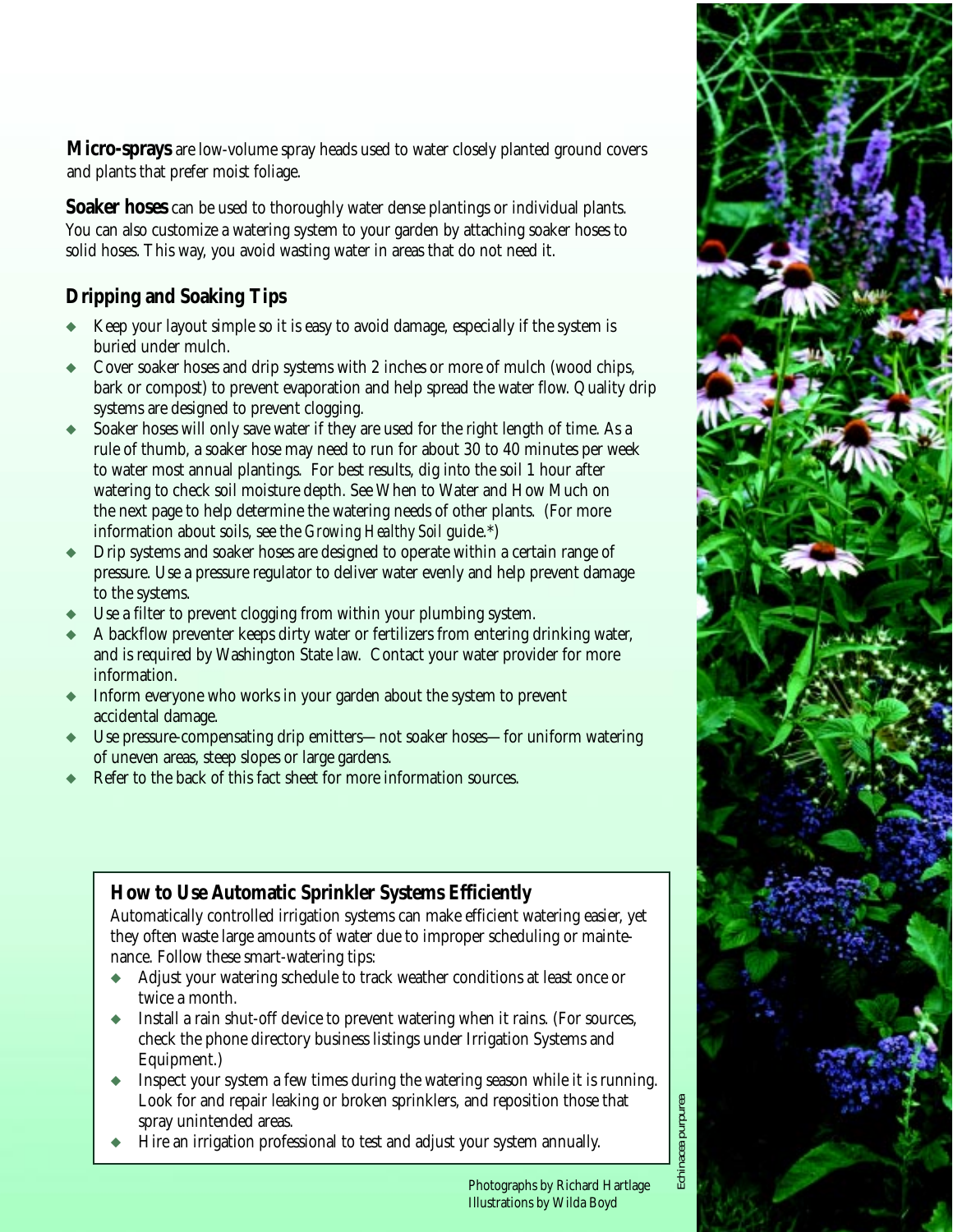# **3***When to Water And How Much*

Remember, the goal is to get water to the roots of your plants. Wetting the soil surface without penetrating the root zone does nothing for your plants. Overwatering literally drowns plants, rotting their roots and inhibiting nutrient absorption. So how much is right? The best way to find out if plants need water is to watch for signs that they are thirsty. You can also check how well your soil retains moisture by digging into the root zone with a garden trowel. If the soil feels moist, wait a day or two and check again. Use the chart below to determine when and how much to water your plants to keep them healthy.

|                                                                                                                                 | <b>Annuals</b>                                                                                                                                                                   | <b>Trees, Shrubs, Perennials</b>                                                                                                                                                                                                            | Lawns                                                                                                                                                                                                                                             |
|---------------------------------------------------------------------------------------------------------------------------------|----------------------------------------------------------------------------------------------------------------------------------------------------------------------------------|---------------------------------------------------------------------------------------------------------------------------------------------------------------------------------------------------------------------------------------------|---------------------------------------------------------------------------------------------------------------------------------------------------------------------------------------------------------------------------------------------------|
| <b>Water where</b><br>the roots are:<br>(Roots may be shallower<br>or less widespread if<br>soil is compacted<br>or disturbed.) | $\triangle$ Most roots are in the top<br>12 inches of soil, spreading<br>just a short distance from<br>the plant. (Recent<br>transplants and seedlings<br>have shallower roots.) | • Root systems can go down<br>a couple of feet, and may<br>extend two to five times<br>the branch spread.                                                                                                                                   | $\blacktriangleright$ Typically 4 to 6 inches<br>deep, and only under<br>areas covered by grass.                                                                                                                                                  |
| Signs it's time<br>to water:                                                                                                    | • Soil is dry below surface.<br>◆ Evergreen leaves are dull<br>or bronze. (Try not to<br>let plants wilt. Most will<br>be stunted or die if<br>allowed to dry out.)              | • Wilted leaves that do not<br>perk up in the evening.<br>◆ Yellowing deciduous leaves<br>before autumn.                                                                                                                                    | $\bullet$ Dull green color.<br>◆ Footprints show long<br>after you walk across<br>the lawn.<br>• Difficult to push a<br>screwdriver or trowel<br>into the soil.                                                                                   |
| When to water<br>and how much:                                                                                                  | $\bullet$ Check soil often to make<br>sure it stays moist 1 to 2<br>inches below the surface.                                                                                    | • Water needs vary widely by<br>plant and situation; many<br>may not need irrigation a<br>few years after planting in<br>proper conditions.<br>$\bullet$ Refer to gardening books or<br>ask nursery experts about<br>water needs of plants. | $\triangle$ Apply no more than<br>1 inch of water each<br>week during summer,<br>including rain.<br>(See chart below.)<br>◆ Lawns that are allowed<br>to turn brown recover<br>better if they get a<br>thorough soaking every<br>month in summer. |

## *How long Should You Water?* **Planting beds**

To determine the delivery rate of your watering system, perform this simple test. When it's time to water (check soil moisture with a trowel first), run sprinklers or drip/soaker lines for 15 minutes, then wait a few hours and dig into the soil to see how deep the water has reached. Repeat until soil is moist as far down as the roots grow. Check the soil every few weeks in summer to keep up with seasonal changes.

### **Lawns**

Most lawns need only 1 inch of water each week to stay green during our Northwest summers, and only half that much in September. To find out how long your sprinklers take to supply this amount, place several short, straight-sided, empty containers (like tuna or cat food cans) on your lawn. Place some near the edges of the spray pattern and some near the center. Turn on the sprinkler(s) for 15 minutes, then measure the water depth in each can with a ruler and determine the average depth. Finally, use the chart below to estimate how long and how often to water your lawn each week.

|                                                                                          | Average depth in your cans after 15 minutes |                   |           |                    |                  |  |  |
|------------------------------------------------------------------------------------------|---------------------------------------------|-------------------|-----------|--------------------|------------------|--|--|
|                                                                                          | 1/8"                                        | 1/4"              | 1/2"      | 3/4"               | 1"               |  |  |
| How long you should water if you have:                                                   |                                             |                   |           |                    |                  |  |  |
| Clay soil (water once per week*)                                                         | $2$ hrs.                                    | 1 hr.             | 30 min.   | $23 \text{ min}$ . | $15 \text{ min}$ |  |  |
| Loamy soil (water twice per week)                                                        | $1$ hr.                                     | 30 min.           | $15$ min. | 11 min.            | 8 min.           |  |  |
| Sandy soil (water three times per week)                                                  | 40 min.                                     | $20 \text{ min.}$ | 10 min.   | 8 min.             | $5 \text{ min.}$ |  |  |
| *May need to be split into two or more applications a few hours apart to prevent runoff. |                                             |                   |           |                    |                  |  |  |